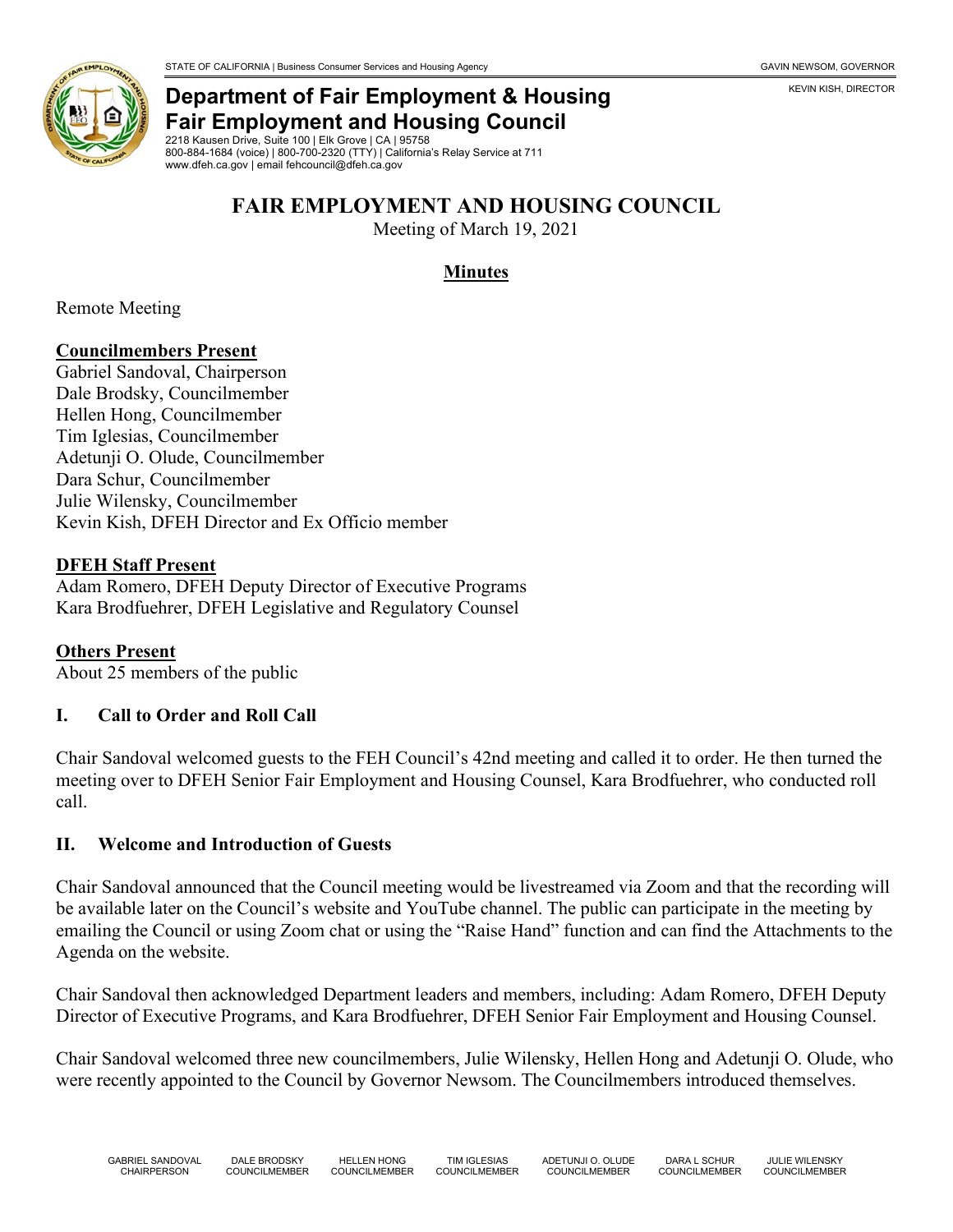Councilmember Hong expressed her honor and pleasure to be a part of the Council and discussed her background as an attorney advancing social justice in various fields. She shared that she began her career as a public interest attorney and later became an Executive Director of a Legal Aid program in Los Angeles, focusing on the rights of undocumented women and teenage parents. Councilmember Hong continued that she then worked with foster youth, assisting them in their educational and employment goals, then worked for the State Bar of California as the first Director of Access & Inclusion.

Councilmember Olude introduced herself and discussed her background as an attorney for the Judicial Council of the California courts. She stated that she was a civil litigator in housing and consumer finance, as well as workplace discrimination, whistleblower retaliation, and wage and hour lawsuits prior to her time at the Judicial Council. Councilmember Olude shared that she joined the Council with the motivation to dismantle stereotypes of communities of color, immigrants, religious minorities, and members of the LGBTQ+ community through administering the affairs of government.

Councilmember Wilensky expressed her honor and excitement to be a part of the Council. She stated that she is an attorney for the National Center for Lesbian Rights and has spent most of her career representing plaintiffs in cases involving race, sex, LGBTQ+, and disability discrimination. Councilmember Wilensky shared that she previously worked in the Santa Clara County Counsel's office, where she advised County entities on California's non-discrimination requirements.

### **III. Review of the Agenda**

Chair Sandoval reviewed the agenda for the meeting.

Chair Sandoval announced the highlights of the meeting, which included:

- Consideration of Further Modifications to Housing Regulations Regarding Definitions; Intentional Discrimination; Discriminatory Advertisements, Statements, and Notices; Consideration of Income; Residential Real Estate-Related Practices; and Disability
- Update Regarding 4/30/2021 Hearing on the Use of Algorithms in Employment, Housing, and Lending
- Updates from the Council's other subcommittees

#### **IV. Approval of the Minutes**

#### Attachment A: Minutes from December 4, 2020 Meeting of the Fair Employment and Housing Council

Chair Sandoval reviewed the minutes of the December 4, 2020 meeting. During that meeting, the Council considered and adopted Modifications to Housing Regulations Regarding Definitions; Intentional Discrimination; Discriminatory Advertisements, Statements, and Notices; Consideration of Income; Residential Real Estate Related Practices; and Disability; considered and adopted Request for Public Input Regarding Reasonable Accommodations for Associational Disabilities Under the Fair Employment and Housing Act; and heard updates from the Council's other subcommittees. Chair Sandoval asked for public comments on the minutes, and receiving none, the Council voted to approve the minutes with Councilmembers Hong, Olude, and Wilensky abstaining.

#### **V. Councilmembers' Reports**

Chair Gabriel Sandoval and Councilmembers

None.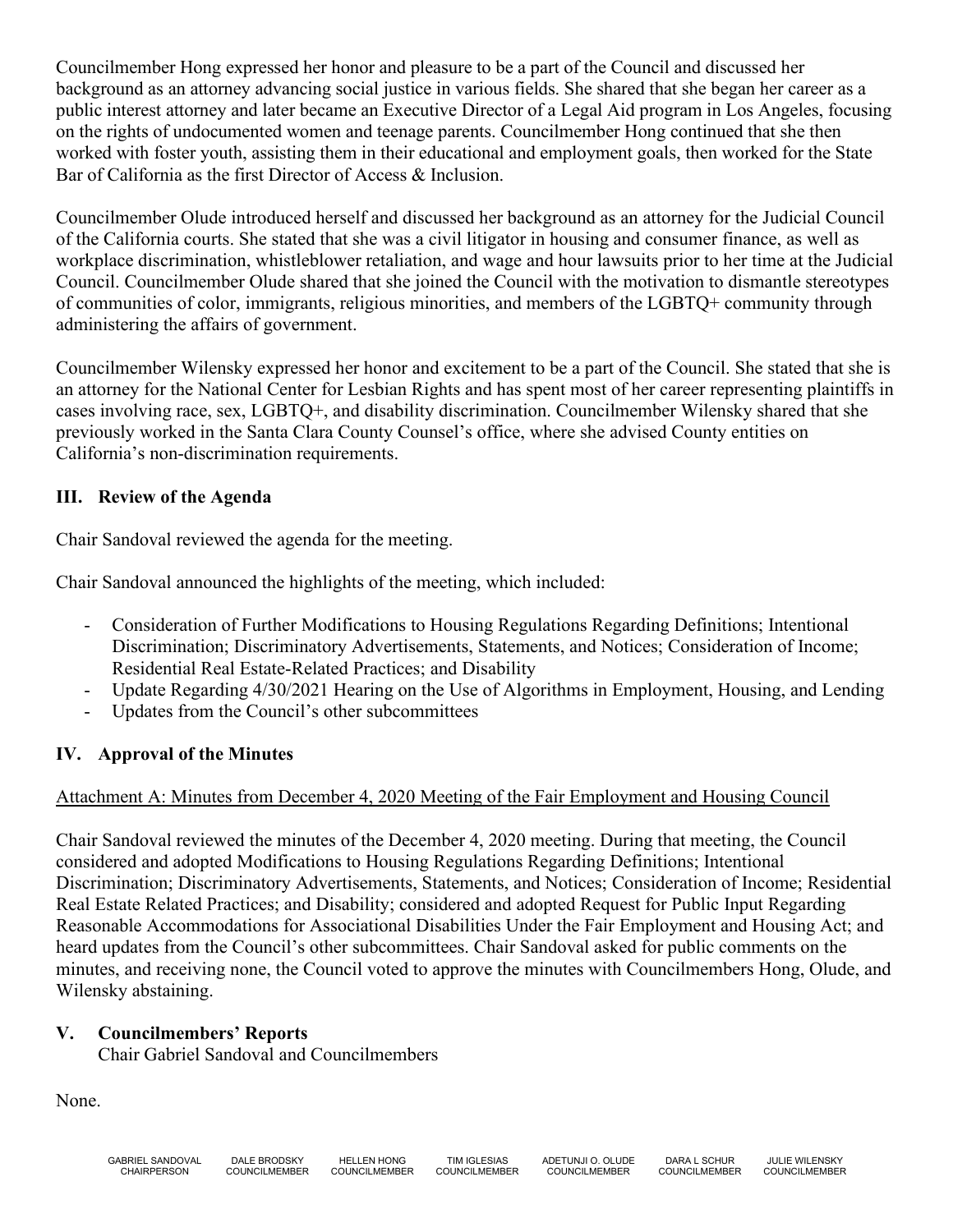# **VI. Department of Fair Employment and Housing Report**

Kevin Kish, Director, Department of Fair Employment and Housing

Director Kish thanked the Council's new chair, Chair Sandoval, for accepting his new role and welcomed the new Council members. He noted that California's pay data reporting requirement is in effect for employers of 100 or more employees, and that employers have until the end of March to submit their data using DFEH's new pay data reporting online portal. He further explained that employers also have access to a user guide, templates, and a set of FAQs. Director Kish announced that DFEH launched a newsletter highlighting Department updates and event news, which can be viewed on DFEH's website or received via email subscription. He also noted that DFEH has implemented the expansion of the California Family Rights Act (CFRA) throughout its website content and new informational materials, and these materials can be accessed through the new online Family, Medical, and Pregnancy Disability Leave for Employees in California toolkit. He further highlighted that DFEH participated in two webinars with the Stop AAPI Hate coalition, and video of the second webinar can be accessed on the Department's YouTube channel. Lastly, he announced that DFEH has launched its first formal public outreach campaign called Keep California Fair, which includes radio and social media advertisements, also accessible through the Department's website.

### **VII. Consideration of Further Modifications to Housing Regulations Regarding Definitions; Intentional Discrimination; Discriminatory Advertisements, Statements, and Notices; Consideration of Income; Residential Real Estate-Related Practices; and Disability** Councilmembers Dara Schur and Tim Iglesias

Attachment B: Further Modifications to Text of Proposed Housing Regulations Regarding Definitions; Intentional Discrimination; Discriminatory Advertisements, Statements, and Notices; Consideration of Income; Residential Real Estate-Related Practices; and Disability

A. Discussion by Council

Councilmembers Iglesias and Schur noted that the subcommittee made further modifications to the proposed regulations since the last Council meeting in response to public comment.

Director Kish reminded the Council that Councilmembers can propose changes that the Council can vote on during today's meeting and move into the draft that goes out for public comment, then the public can submit comments that the Council must consider.

Council members suggested a number of additional line-edit modifications.

B. Public Comment

**Paul Dumont:** Mr. Dumont submitted an email comment suggesting the Council reconsider using the phrase "available only to persons of one sex" in Section 12051(b).

**Connie Arnold:** Ms. Arnold submitted a Zoom comment expressing the need for newer apartment complexes to include roll-in showers in accessible units, as many complexes have accessible units but are not required to include roll-in showers.

Councilmember Schur agreed with the need for roll-in showers and explained that establishing this requirement is not within the scope of these regulations. She further explained that this issue is primarily handled by the State architect and the California Department of Housing and Community Development (HCD).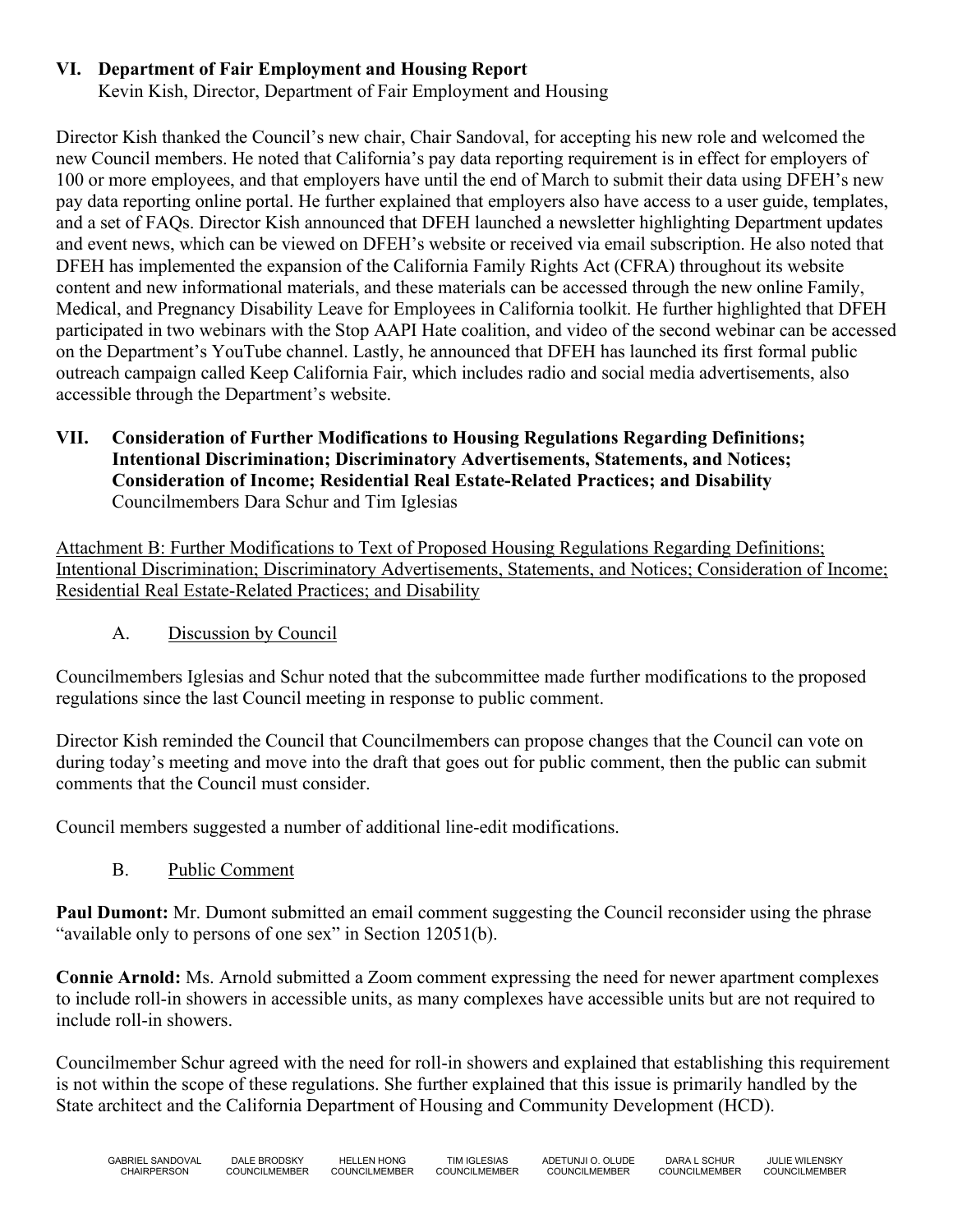**Whitney Prout, California Apartment Association:** Ms. Prout thanked the Council for the work on the regulations and noted that she will no longer be the point of contact for the California Apartment Association at Council meetings going forward. She also noted that because she will no longer be the point of contact, she will abstain from providing her opinion on changing the word "parents" to "relatives" or "family members" in Section 12140(b)(2).

**Tina Rosales, Western Center on Law & Poverty**: Ms. Rosales thanked the Council for the work on the regulations.

**Matthew Oglander, San Francisco Human Rights Commission:** Mr. Oglander thanked the Council for the work on the regulations and suggested the subcommittee add language regarding discriminatory statements in Section 12050, clarifying whether any particular type of damages are necessary in order to establish liability for discriminatory statements and what type of damages can be recovered from discriminatory statements or advertisements.

**Kareem Dressy, California Association of Realtors:** Mr. Dressy thanked the Council for the work on the regulations.

C. Action by Council

The Council moved, seconded, and unanimously approved a motion to adopt Attachment B as amended during the meeting and to initiate a 15-day comment period.

# **VIII. Update Regarding 4/30/2021 Hearing on the Use of Algorithms in Employment, Housing, and Lending**

A. Discussion by Council

Director Kish turned the meeting over to Deputy Director of Executive Programs Adam Romero for updates.

Mr. Romero noted that they have been making progress on organizing a hearing on the use of discriminatory algorithms, which is tentatively scheduled for April 30, 2021, and have been collaborating with subject-matter experts on the topic.

B. Public Comment

**Ken Wang, California Employment Lawyers Association:** Mr. Wang thanked the Council for the work on this topic.

#### **IX. Update from the Reasonable Accommodations for Associational Disabilities Subcommittee** Councilmember Dale Brodsky

A. Discussion by Council

Councilmember Brodsky noted that during the last Council meeting the Council approved a request for public input on the issue of reasonable accommodations for associational disabilities, for which the subcommittee received a number of responses. She then asked if another councilmember is interested in joining the subcommittee.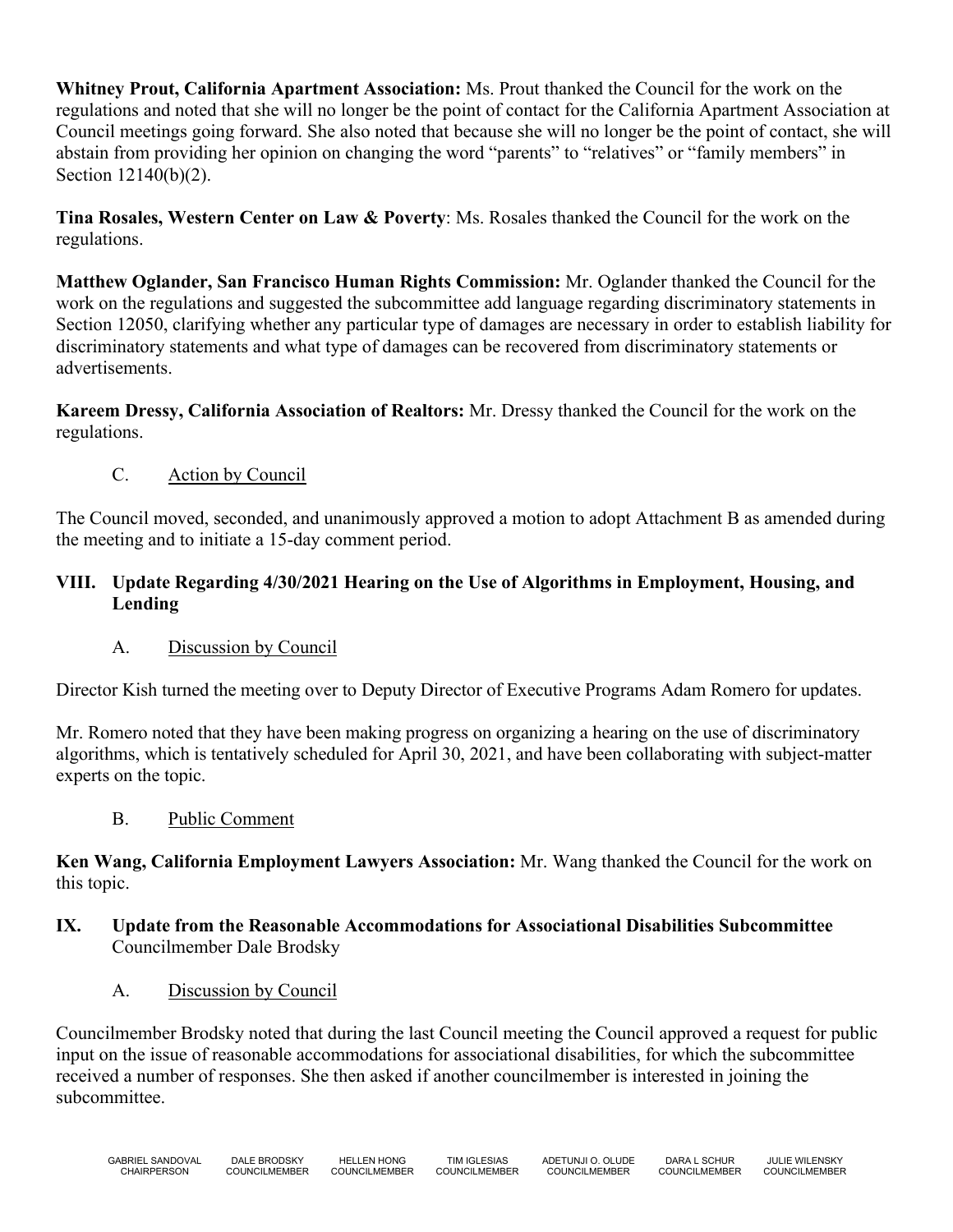Councilmember Schur expressed the importance of this topic and the subcommittee to address it.

# B. Public Comment

None.

- **X. Update from Criminal History & Employment Hearing Subcommittee** Chair Gabriel Sandoval
	- A. Discussion by Council

Chair Gabriel noted that the subcommittee is reviewing feedback from and topics discussed during the November 2020 Criminal History & Employment Hearing. He also noted that he is considering combining the Criminal History & Work Opportunity Tax Credit Subcommittee with this subcommittee. He then asked if another councilmember is interested in joining the subcommittee.

Councilmember Iglesias commented that combining the Criminal History & Work Opportunity Tax Credit Subcommittee with the Criminal History & Employment Hearing Subcommittee is a good idea.

B. Public Comment

None.

- **XI. Update from Government Code Section 11135 Regulations Subcommittee** Councilmembers Dale Brodsky and Dara Schur
	- A. Discussion by Council

Councilmember Schur reported that the notice package is still under review by the California Business, Consumer Services and Housing Agency.

B. Public Comment

**Kevin Baker, American Civil Liberties Union:** Mr. Baker submitted an email comment supporting the rulemaking for the Government Code Section 11135 Regulations.

**Liz Guillen, Public Advocates:** Ms. Guillen submitted an email comment supporting the rulemaking for the Government Code Section 11135 Regulations.

**Joann Lee, Legal Aid Foundation of Los Angeles:** Ms. Lee submitted an email comment supporting the rulemaking for the Government Code Section 11135 Regulations.

**Thomas Coleman, Spectrum Institute:** Mr. Coleman noted that the courts continue to violate the Government Code Section 11135 regulations in judicial proceedings on a daily basis. Because of this, he urged that the regulations stress that disability non-discrimination provisions apply to judicial proceedings including the duty to grant reasonable accommodations. He further requested that the regulations involuntary litigants with major cognitive disabilities who are unable to request reasonable accommodations. He also noted two publications of importance to the drafting of these regulations, which can be found on the Spectrum Institute website: a Department of Justice guidance memo on criminal justice courts and agencies and a guidance memo between the Department of Justice and Department of Health and Human Services on child welfare proceedings. Finally,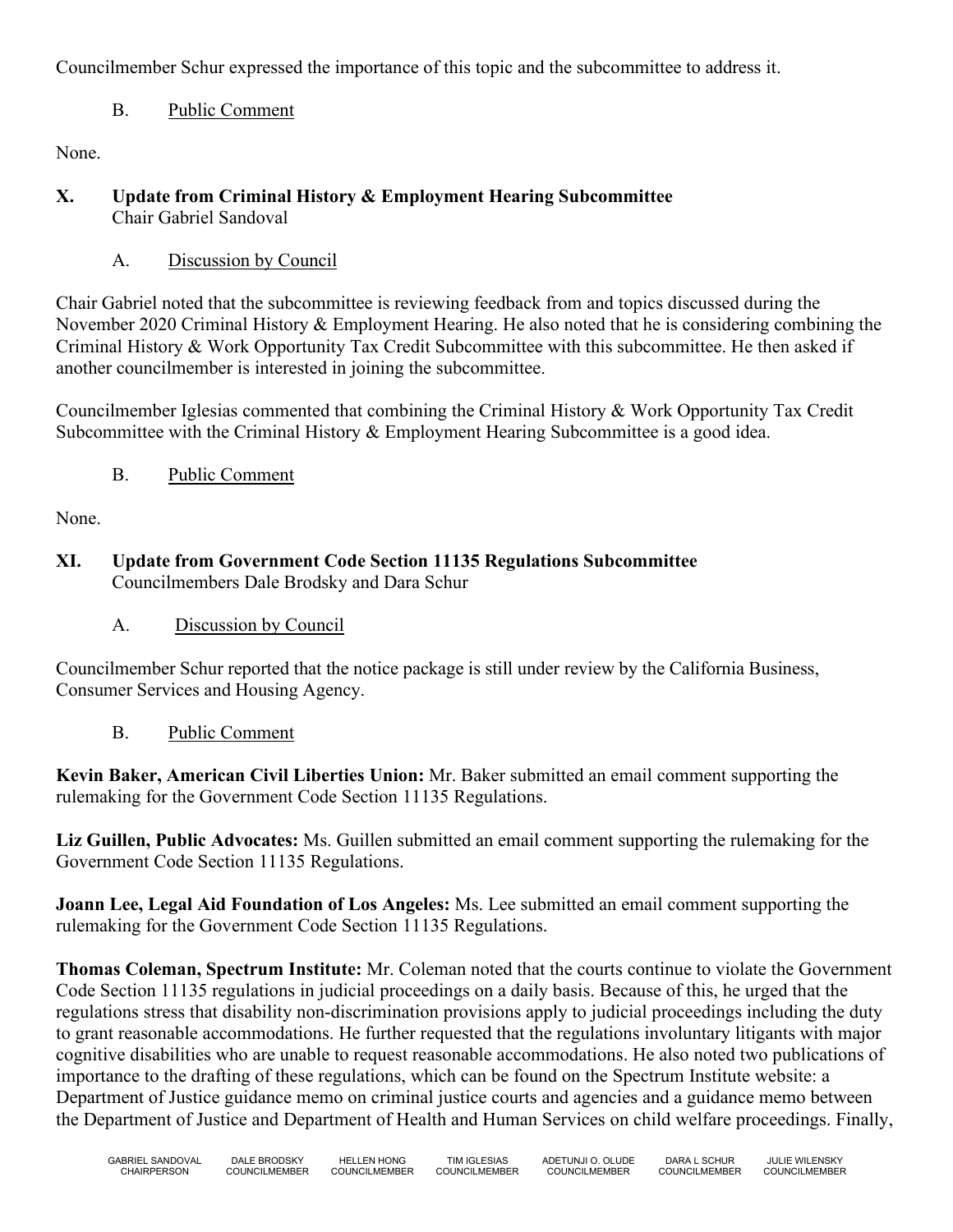he noted that the Washington State Courts have a rule dealing with accommodations that an appointment of counsel may be provided as an accommodation to individuals with cognitive disabilities.

**Silvia Yee:** Ms. Yee thanked the Council for the work on the regulations and noted that during the COVID-19 pandemic, individuals with disabilities have been experiencing discrimination in medical rationing as well as in regards to medical facilities failing to modify their visitation policies for individual's with disabilities and their support persons.

# **XIII. Update from the Hate Violence Hearing Subcommittee**

Chair Gabriel Sandoval and Councilmember Dale Brodsky

# A. Discussion by Council

Councilmember Brodsky reported that the subcommittee will be reviewing the comments from the September 2020 hearing on hate violence.

Chair Sandoval added that in light of recent hate violence events, the subcommittee is contemplating additional next steps and resources that can be provided to the public.

Councilmember Iglesias expressed looking forward to the subcommittee bringing suggestions back to the Council and noted that the Riverside Police Department may be a model to reference.

Councilmember Hong added that according to the California Justice Gap study, people encountering issues tend to first go to family and friends, then advisors and non-profit organizations rather than law enforcement. She encouraged the subcommittee to use this information to be proactive in helping individuals facing hate violence.

# B. Public Comment

**Dr. Cliff Chang:** Dr. Chang shared that he recently began collecting data and applying for grants to create a documentary and write a book regarding hate violence toward Asian communities. He explained that there is work to be done with police departments as well as the judicial system, as there have been failings to report on various instances of hate violence.

**Mark Murray, California Teachers Association:** Mr. Murray stated that 2-1-1 is a state-wide number provided by the Public Utilities Commission and customized by local counties.

#### **XIV. Discussion Regarding Additional Subcommittee Assignments** Chair Gabriel Sandoval

# A. Discussion by Council

Chair Sandoval turned the meeting over to the Councilmembers to volunteer for additional subcommittee formations.

Councilmember Hong and Councilmember Iglesias volunteered to create the Algorithms and Bias Hearing Subcommittee.

Councilmember Olude volunteered to join Councilmember Brodsky on the Reasonable Accommodations for Associational Disabilities Subcommittee.